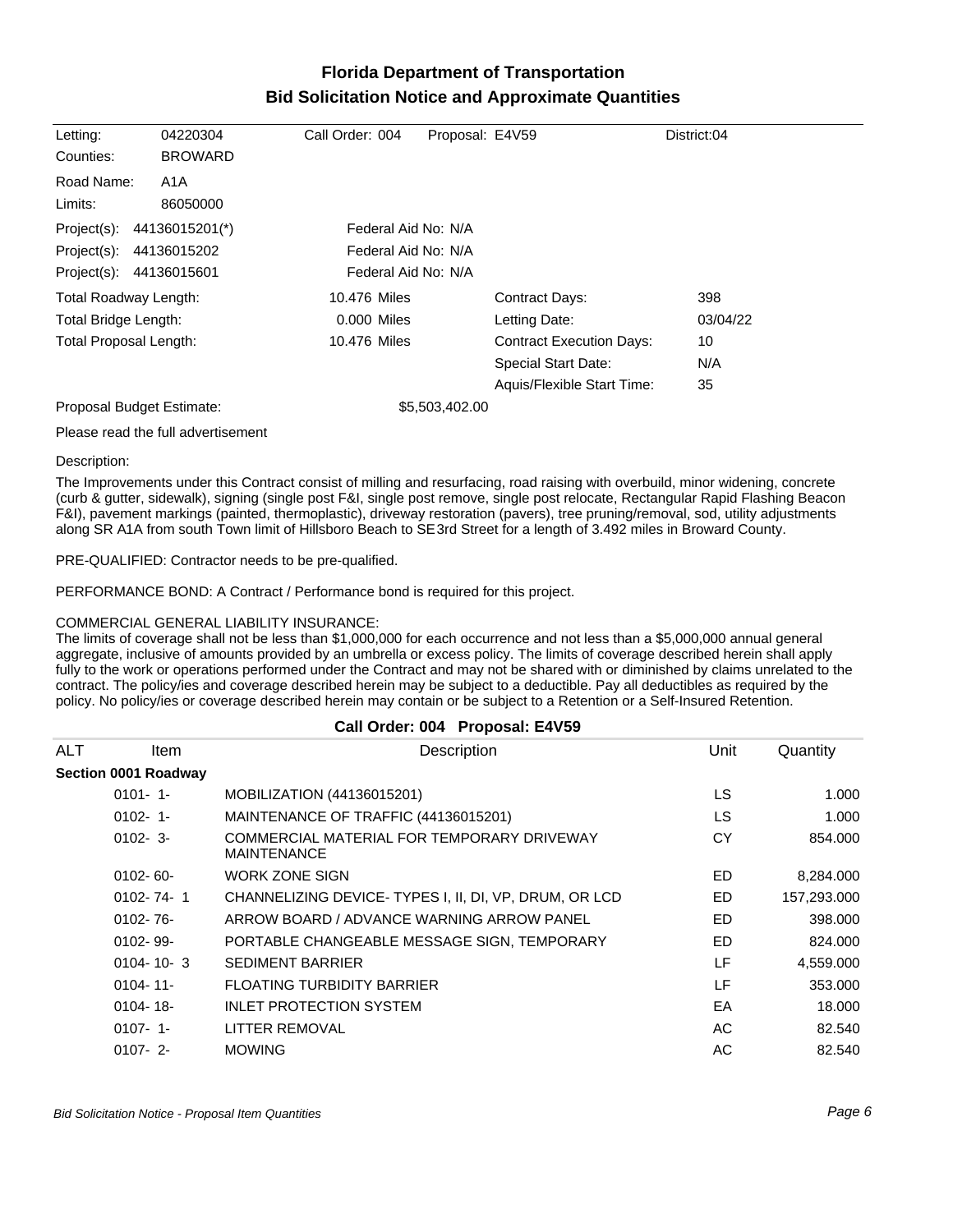## **Call Order: 004 Proposal: E4V59**

| <b>ALT</b> | Item                        | Description                                                                                                                        | Unit      | Quantity   |
|------------|-----------------------------|------------------------------------------------------------------------------------------------------------------------------------|-----------|------------|
|            | $0108 - 1 -$                | MONITOR EXISTING STRUCTURES- INSPECTION AND SETTLEMENT<br>MONITORING (44136015201)                                                 | <b>LS</b> | 1.000      |
|            | $0108 - 2 -$                | MONITOR EXISTING STRUCTURES-VIBRATION MONITORING<br>(44136015201)                                                                  | <b>LS</b> | 1.000      |
|            | $0110 - 1 - 1$              | CLEARING & GRUBBING (44136015201)                                                                                                  | LS        | 1.000      |
|            | $0110 - 4 - 10$             | REMOVAL OF EXISTING CONCRETE                                                                                                       | SY        | 637.000    |
|            | $0110 - 7 - 1$              | MAILBOX, F&I SINGLE                                                                                                                | EA        | 29.000     |
|            | 0110-22-                    | TREE ROOT AND BRANCH PRUNING                                                                                                       | EA        | 119.000    |
|            | 0110-23-                    | <b>TREE REMOVAL</b>                                                                                                                | EA        | 57.000     |
|            | $0120 - 1$                  | REGULAR EXCAVATION                                                                                                                 | <b>CY</b> | 1,655.000  |
|            | $0120 - 6 -$                | <b>EMBANKMENT</b>                                                                                                                  | <b>CY</b> | 1,631.000  |
|            | 0285-701-                   | OPTIONAL BASE, BASE GROUP 01                                                                                                       | SY        | 1,274.000  |
|            | 0285-706-                   | OPTIONAL BASE, BASE GROUP 06                                                                                                       | SY        | 7,573.000  |
|            | 0286-1-                     | TURNOUT CONSTRUCTION/DRIVEWAY BASE- OPTIONAL MATERIALS                                                                             | SY        | 98.000     |
|            | 0327-70-6                   | MILLING EXISTING ASPHALT PAVEMENT, 1 1/2" AVG DEPTH                                                                                | SY        | 59,351.000 |
|            | 0334-1-52                   | SUPERPAVE ASPHALTIC CONCRETE, TRAFFIC B, PG76-22                                                                                   | <b>TN</b> | 15,821.000 |
|            | 0337- 7-81                  | ASPHALT CONCRETE FRICTION COURSE, TRAFFIC B, FC-12.5, PG 76-<br>22                                                                 | <b>TN</b> | 5,521.400  |
|            | 0425-1-910                  | INLETS, CLOSED FLUME                                                                                                               | EA        | 8.000      |
|            | 0425-82-                    | REPLACE GRATE                                                                                                                      | EA        | 2.000      |
|            | $0436 - 1 - 1$              | TRENCH DRAIN, STANDARD                                                                                                             | LF        | 51.000     |
|            | 0520-1-10                   | CONCRETE CURB & GUTTER, TYPE F                                                                                                     | LF        | 4,769.000  |
|            | $0522 - 1 -$                | CONCRETE SIDEWALK AND DRIVEWAYS, 4" THICK                                                                                          | SY        | 2,068.000  |
|            | $0522 - 2$ -                | CONCRETE SIDEWALK AND DRIVEWAYS, 6" THICK                                                                                          | SY        | 1,312.000  |
|            | $0526 - 1 - 2$              | PAVERS, ARCHITECTURAL, SIDEWALK                                                                                                    | SY        | 2,454.000  |
|            | 0527-2-                     | DETECTABLE WARNINGS                                                                                                                | <b>SF</b> | 88.000     |
|            | $0570 - 1 - 2$              | PERFORMANCE TURF, SOD                                                                                                              | SY        | 6,723.000  |
|            | $0706 - 1 - 3$              | RAISED PAVEMENT MARKER, TYPE B                                                                                                     | EA        | 1,844.000  |
|            | 0710-11-101                 | PAINTED PAVEMENT MARKINGS, STANDARD, WHITE, SOLID, 6"                                                                              | GM        | 13.702     |
|            | 0710-11-201                 | PAINTED PAVEMENT MARKINGS, STANDARD, YELLOW, SOLID, 6"                                                                             | GM        | 13.686     |
|            | 0999-16-                    | PARTNERING, DO NOT BID (44136015201)                                                                                               | LS        | 1.000      |
|            | 0999-25-                    | INITIAL CONTINGENCY AMOUNT, DO NOT BID (44136015201)                                                                               | LS.       | 1.000      |
|            | <b>Section 0002 Signing</b> |                                                                                                                                    |           |            |
|            | $0654 - 2 - 22$             | MIDBLOCK CROSSWALK: RECTANGULAR RAPID FLASHING BEACON,<br>FURNISH & INSTALL- SOLAR, COMPLETE SIGN ASSEMBLY- BACK TO<br><b>BACK</b> | AS        | 16.000     |
|            | 0700-1-11                   | SINGLE POST SIGN, F&I GROUND MOUNT, UP TO 12 SF                                                                                    | AS        | 38.000     |
|            | $0700 - 1 - 50$             | SINGLE POST SIGN, RELOCATE                                                                                                         | AS        | 31.000     |
|            | 0700-1-60                   | SINGLE POST SIGN, REMOVE                                                                                                           | AS        | 30.000     |
|            | $0706 - 1 - 3$              | RAISED PAVEMENT MARKER, TYPE B                                                                                                     | EA        | 973.000    |
|            | 0710-90-                    | PAINTED PAVEMENT MARKINGS, FINAL SURFACE (44136015201)                                                                             | <b>LS</b> | 1.000      |
|            | 0711-11-123                 | THERMOPLASTIC, STANDARD, WHITE, SOLID, 12" FOR CROSSWALK<br>AND ROUNDABOUT                                                         | LF        | 746.000    |
|            | 0711-11-125                 | THERMOPLASTIC, STANDARD, WHITE, SOLID, 24" FOR STOP LINE<br>AND CROSSWALK                                                          | LF        | 29.000     |
|            | 0711-11-141                 | THERMOPLASTIC, STANDARD, WHITE, 2-4 DOTTED GUIDELINE/ 6-10<br>GAP EXTENSION, 6"                                                    | <b>GM</b> | 0.009      |